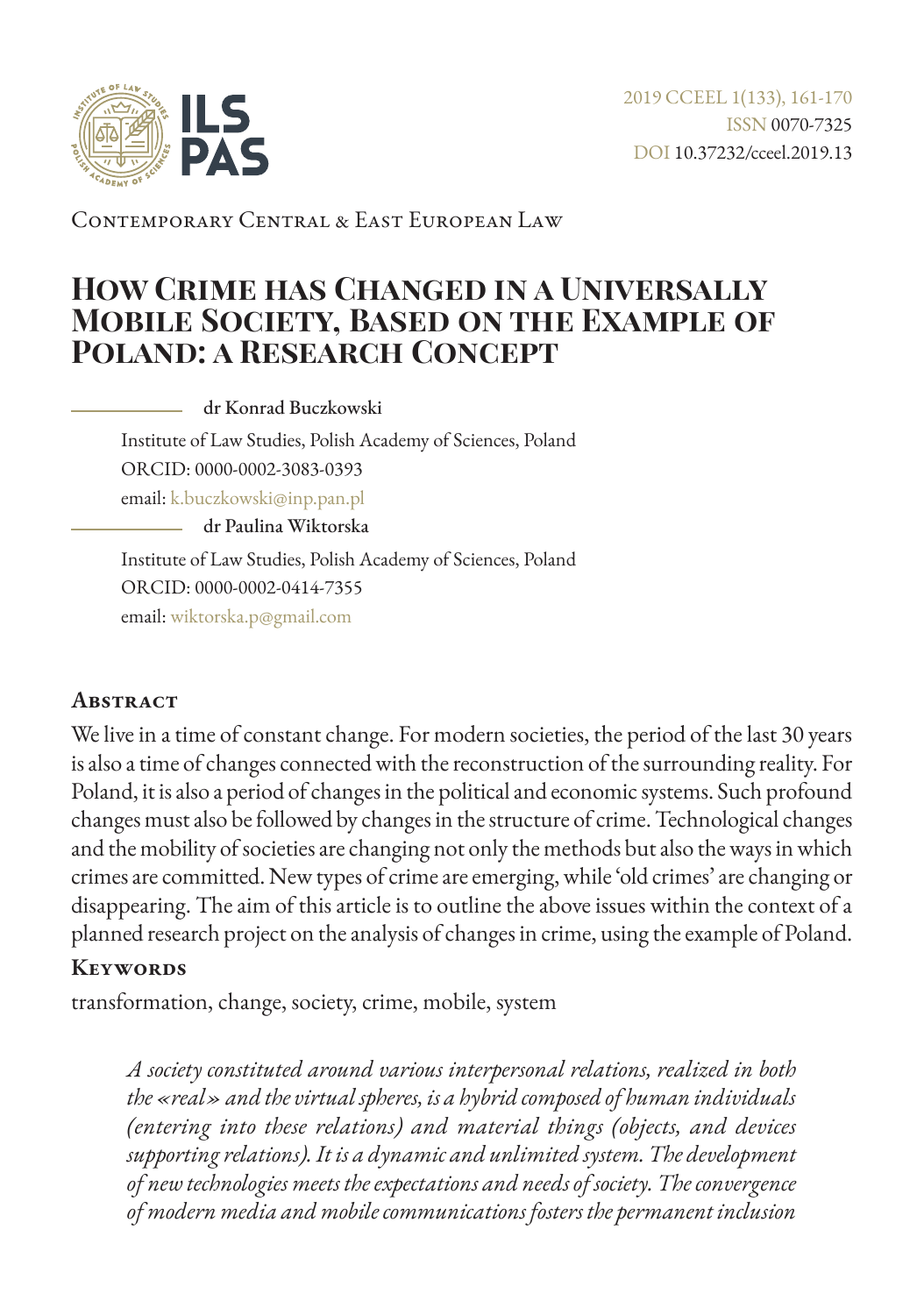*of people in the global web and influences the way people see themselves as part of one community*. 1

The turn from the 20th to the 21st century is recognised as the beginning of the information era and a mobile society, which is determined by modern information and communication technologies exerting a fundamental impact on all aspects of social life.<sup>2</sup>

The relationship between social dynamics, in the broad sense of the term, and crime is one of the most interesting research problems for criminology. In this context, 'crime' is most often understood as a phenomenon occurring in the social reality related to the existence of norms accepted by the general public, which are violated as a result of the perpetrators' actions. As Irena Rzeplińska points out,

*crime is a set of behaviours accompanying human societies «from time immemorial», constantly present and always controlled by a specific criminal law reaction. A crime is one of many social behaviours, but specific, because it is forbidden by the criminal law at the time it is committed*. 3

These behaviours are against the law, disclosed in official registers and included in statistics, which unfortunately eliminates a dark figure of crimes from the area of consideration.

The term 'social change' covers various social processes at the micro and macro levels.<sup>4</sup> Speaking of social change in connection with crime, we usually mean wars, revolutions, political changes, political and economic changes, industrialisation processes, demographic changes, migrations, the formation of new lifestyles, the level of fear of crime and the effectiveness of crime control.<sup>5</sup> These changes also include the ongoing processes of digitisation and technological miniaturisation, accompanied by an increase in virtual mobility.<sup>6</sup> These phenomena occur at local and global levels with varying degrees of intensity.

<sup>1</sup> AZ Wassilew, 'Technologie «podłączenia» w społeczeństwie mobilnym' [«Connectivity» Technologies in a Mobile Society] (2011) Zeszyty Naukowe Uniwersytetu Śląskiego. Studia Informatica 28(656) 467; more on this subject: J Urry, *Socjologia mobilności* [Sociology Beyond Societies: Mobilities for the Twenty-First Century] (PWN 2009).

<sup>2</sup> I Hejduk, 'Rozwój technologii cyfrowych a wykluczenie społeczne osób 65 plus' [Development of Digital Technologies and Social exclusion of people aged 65+] (2016) Zeszyty Naukowe Uczelni Vistula' 46(1) 64.

<sup>3</sup> I Rzeplińska, 'Przestępczość i jej kontrola – co wynika z dwudziestolecia RP?' [Crime and its Control – What is the Result of Twenty Years of Poland?] in P Kozłowski, H Domański (eds), *Po 20 latach. Polska transformacja z perspektywy ekonomicznej, socjologicznej i prawniczej* [After 20 Years. Polish Transformation from an Economic, Sociological and Legal Perspective] (Key Text, INE PAN 2010) 195.

<sup>4</sup> A Kossowska, 'Social Change and Criminality: Mutual Relationships, Determinants and Implications' in K Buczkowski et al (eds), *Criminality and Criminal Justice in Contemporary Poland. Sociopolitical Perspectives* (Ashgate 2015) 37

<sup>5</sup> Ibid 73-74.

<sup>6</sup> J Urry 49.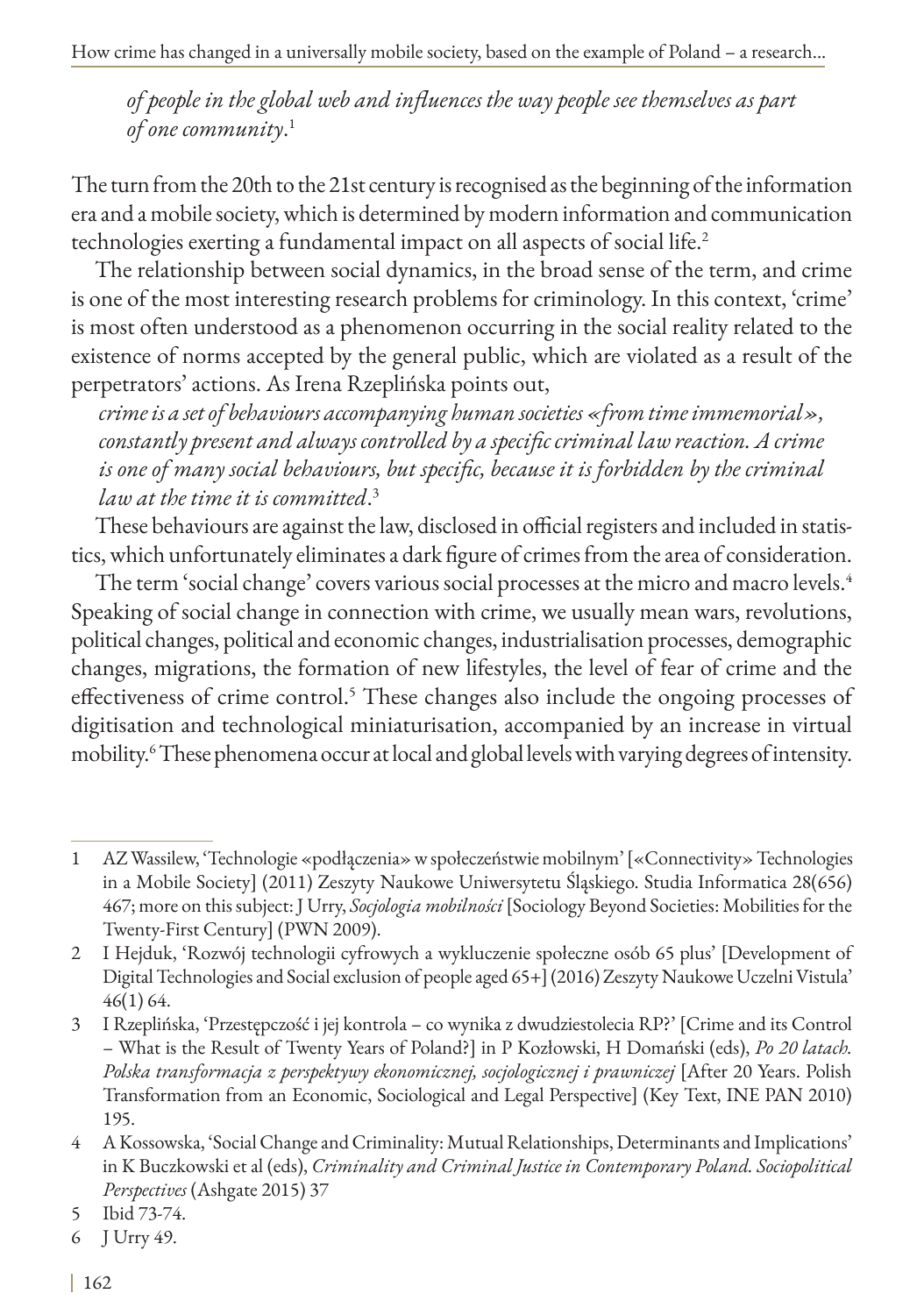One of the most important reasons for the lack of consensus on the definition of crimes, and the choice of methods of their control by individual states, are the social changes, which are not homogeneous for everyone. It is clear, therefore, that they cannot fail to have an impact on the dynamics and structure of crime as well. In Poland, the development of an information society based on mobile technologies took place in parallel with the transformation process. It should be stressed that this was a so-called broad systemic transformation, i.e. the radical social and political changes that took place in the countries of central and eastern Europe after 1989. It was then that the political and economic systems were changed, social and political consciousness changed, and a different system of values was adopted, including a different legal culture. At the same time, it should be noted that the change that took place at that time was – for the course of social processes – extremely sudden: the change in the economic and political systems required rapid social changes. As Wolfgang Rau notes, for central European countries the period of transition following the fall of the Berlin Wall was associated with three types of change:

- political change, consisting of the transition from an authoritarian system to a democratic state, connected with limiting the role of the state in society;
- economic change that transformed ownership structures from state ownership to private ownership;
- social change, leading to the liquidation of the socialist 'welfare state', in which the government provided work and social security, and moving towards releasing the economic initiative of citizens, which was associated with problems resulting from these changes (primarily unemployment, including youth unemployment).7

One of the effects of rapid and sudden social change is a significant increase in crime, which also affected Poland after the collapse of the communist system in 1989. The reason for this was the weakening of the mechanisms for social control, general social disorganisation and anomie, which, according to Durkheim, results from the fact that the breakdown in old forms of social solidarity is not accompanied by the rapid formation of new ones, resulting in a moral vacuum, and the members of society are deprived of signposts and control, which, among other things, is conducive to breaking the law.8 Piotr Sztompka uses the concept of the 'social trauma of change' in this context.<sup>9</sup>

In the last 30 years in Poland, the pace of the changes and their scope caused, on the one hand, the necessity of penalising new acts, due to the emergence of new areas in which society functions and the necessity of their control, and on the other hand, they forced

<sup>7</sup> See W Rau, 'Countries in Transition: Effects of Political, Social and Economic Change on Crime and Criminal Justice' (1999) Eur J Crime Cr L Cr J 7(4) 356.

<sup>8</sup> K Krajewski, 'Zmiana społeczna, kontrola społeczna, anomia, przestępczość' [Social Change, Social Control, Anomie, Crime] in K Buczkowski, W Klaus, P Wiktorska, D Woźniakowska-Fajst (eds), *Zmiana i kontrola. Społeczeństwo wobec przestępczości* [Change and Control: Society Against Crime] (Wydawnictwo Naukowe Scholar 2017) 11; also E Durkheim, *Suicide: A Study in Sociology* (Taylor and Francis 2005).

<sup>9</sup> A Kossowska 46.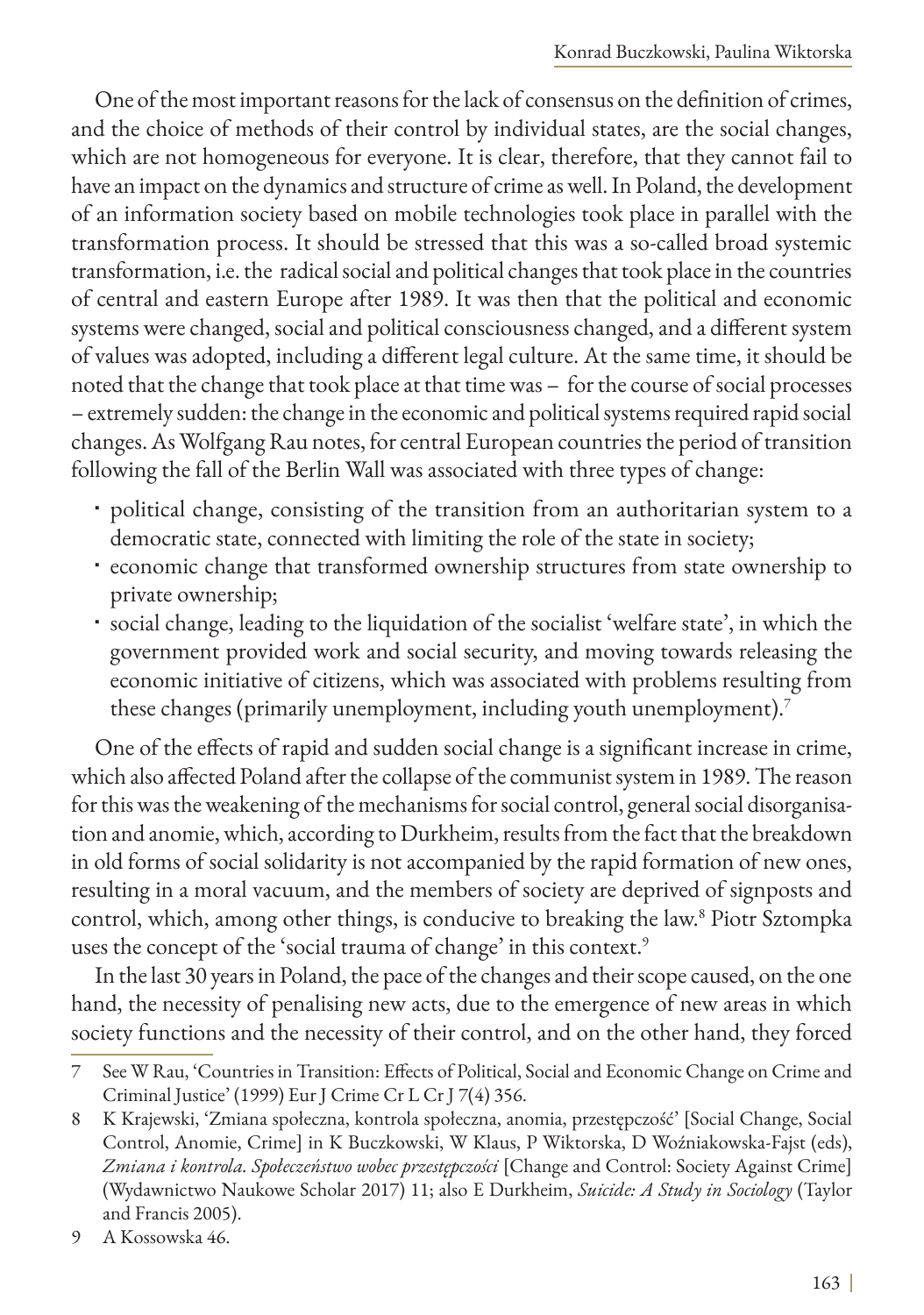a withdrawal from penalising certain behaviours,<sup>10</sup> and finally, significantly influenced the characteristics and size of certain types of crimes, as well as the necessity adopting an appropriate criminal policy towards them, understood as a scientific discipline covering the issues of a reasonable and purposeful fight against crime.<sup>11</sup>

Without questioning the importance of various methodological tools that enable us to estimate the dark number of crimes that bring us closer to knowing the real level of crime, it is worth focusing on analysing official statistics, and trying to compare them with specific areas of the transformation in Poland. An analysis of the recorded figures on the dynamics of crime in Poland over the past 30 years will help us to understand that talking in general about the increase in crime in the early 1990s is too simplistic, because it is not observable in all categories of criminal acts. The stabilisation of crime and the return of a downward trend are also not relevant for every category of crime. Our research concept is to track official statistics of the Polish Ministry of Justice in terms of the 'susceptibility' of selected crimes to the 'popularity' of their occurrence due to specific social changes.

Even a cursory review of judicial statistics allows us to determine trends in crime in recent years. Some of them are the result of the aforementioned social transformation, some are the result of demographic changes, and some are the result of the state's criminal policy which, after a period of relative liberalisation in the regulations (in the 1990s and the early 2000s, is returning to repressive tendencies (since the middle of the first decade of the 21st century).

The changes in legislation were, in a way, a reaction to an increase or decrease in recorded crime. It is worth noting, however, that the period of growth in the number of detected crimes recorded in the first years of the 21st century became a breeding ground for trends strengthening the punitive nature of criminal law and demanding a hardening of the criminal policy pursued by the state. Paradoxically, however, the changes aimed at hardening the rules mostly appeared when the level of crime in the country began to decline, especially within the group of criminal offences.

However, the downward trend in assault and robbery, robbery related offences, property crime, and crimes against life and health, has been accompanied by an increase in economic crime. In the year 2012 alone, there was nearly 10% increase in criminal incidents in this group. It seems that the increase in the number of cases falling into the rather capacious category of economic crimes may indicate the predominant trends in crime for the coming years. The development of the capital market and changes in international trade result in a significant number of crimes against the fiscal interests of the state (tax evasion, in particular indirect taxes such as VAT or excise duty).

It should be remembered that we are living in a period of widespread social mobility. This facilitates not only the free movement of individuals, but also the perpetrators

<sup>10</sup> See G Rejman, *Prawo karne. Część szczególna. Przestępstwa gospodarcze* [Criminal Law. Special Part. Economic Crimes] (UW 1980).

<sup>11</sup> B Wróblewski, Wstęp do polityki kryminalnej [Introduction to Criminal Policy], (Księgarnia Stowarzyszenia Nauczycielstwa Polskiego 1922) 3.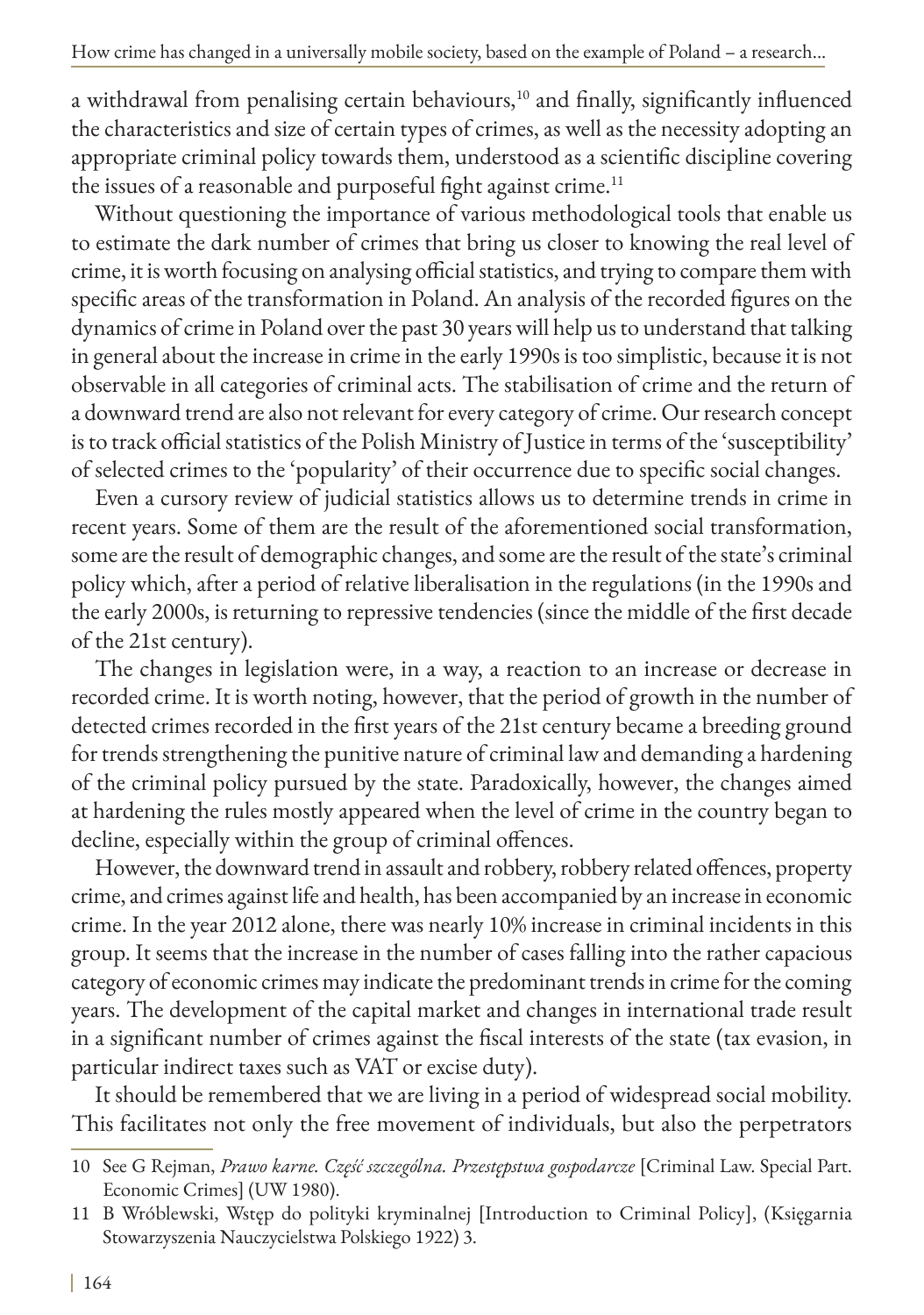of crimes, which may allow for, but is not restricted to, the more efficient functioning of complex structures of organised crime. Increased mobility contributes to increased migration, and the emergence of new challenges related to social multiculturalism. A noticeable new phenomenon, hitherto not recorded on such a large scale in Europe or Poland so far, is crime committed by foreigners, among whom there are also political or economic migrants. Statistics on crime committed by foreigners in Poland have been maintained since 1984.12 It is worth mentioning that the structure of crime committed by foreigners differs from the general structure of crime registered in our country. In particular, it is characterised by a low level of crimes against persons and a high percentage of crimes against the reliability of documents, which results from the fact that foreigners crossing the Polish border use forged documents. Another feature characteristic for foreigners is the crime of smuggling, registered both at border crossings and at the so-called green border. A separate crime committed by foreigners in the 1990s was crossing the state border contrary to the provisions of the criminal code a dramatic increase that occurred in 1992 was related to a large migration wave of Romanian citizens. According to surveys, foreigners in Poland most frequently commit crimes against the credibility of documents, followed by crimes against public order, security in communications, economic trade and property.<sup>13</sup>

New technologies that allow people to move away from personal contacts are also conducive to changes in the picture of crime. The widespread access to content on the internet, the ease with which information can be exchanged and retrieved, as well as the resulting technological changes (such as the widespread use of smartphones), mean that we need to look again at the image of crime and identify areas that may be criminogenic factors. As Yvonne Jewkes notes, *the internet is a world of entertainment, spectacle, narcissism and all sorts of performances and, in terms of enjoyment, a perfect place to commit spectacular crimes*. 14

Therefore, an important trend to follow will be those categories of crimes which have become possible thanks to the existence of this medium: hacking computers and computer networks, dissemination of viruses, violations of privacy through the publication of photographs or content offensive to people, thefts and violations of intellectual property, and finally economic crime of a new type – related, by way of example only, to the theft of funds from bank accounts, credit cards or payment cards. The internet facilitates crossborder criminal activities through facilitating the transfer of funds between countries and allowing contact between members of criminal groups.

<sup>12</sup> I Rzeplińska, 'Zapobieganie przestępczości cudzoziemców w Polsce' [Preventing the Perpetration of Criminal Offences by Foreign Nationals Residing in Poland] (2016) Archiwum Kryminologii 38, 7 <<https://doi.org/10.7420/AK2016A>>.

<sup>13</sup> More broadly M Rychlik, P Wiktorska, 'Polityka karna wobec cudzoziemców przebywających w Polsce' [Penal Policy Towards Freigners Staying in Poland] (2016) Archiwum Kryminologii 38, 61–91 [<https://](https://doi.org/10.7420/AK2016D) [doi.org/10.7420/AK2016D](https://doi.org/10.7420/AK2016D)>.

<sup>14</sup> Y Jewkes, Media i przestępczość [Media and Crime] (WUJ 2010) 31.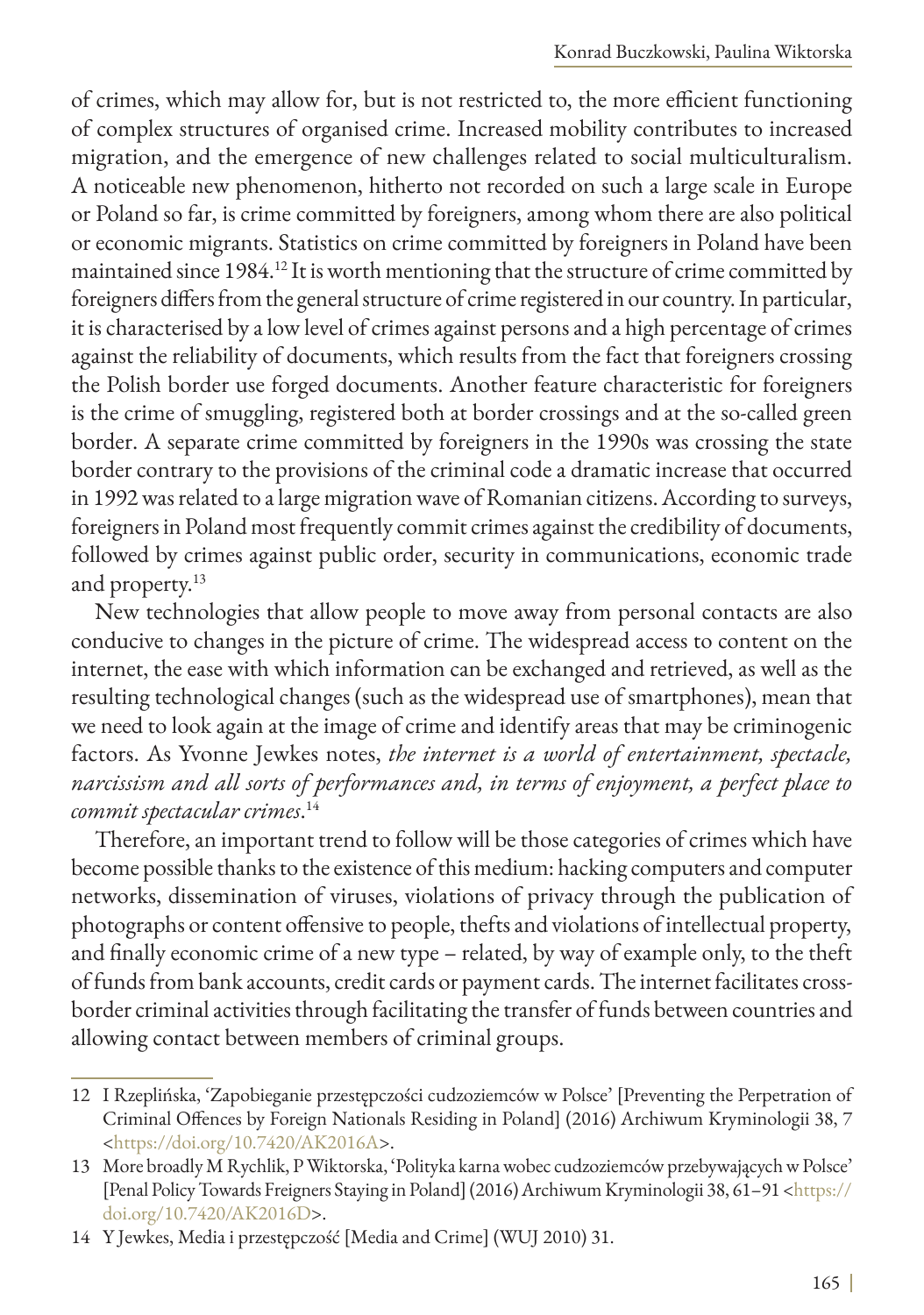As a result of the development of the new medium, crimes that have been known to criminal law for a long time are also undergoing a transformation, but the internet has also caused a significant modification of their modus operandi. This applies in particular to the dissemination of pornographic content (including child pornography), insults, defamation, threats, as well as various forms of internet harassment, known as cyberstalking or cyberbullying. The internet is also a place where it is possible to commit hate crimes or terrorist activities.15

Changes in the image of crime in a period of change and political transformation often result from the dynamics of market processes. The accompanying legislative chaos connected with the period of social disorganisation made it easier for transformations in the structure of crime to take place. For some, it provided an opportunity to liberate their creativity and entrepreneurship, making them beneficiaries of the changes, for others, it was the end of their current lifestyle and certainty as to their function in the social fabric.<sup>16</sup> Against this background, new forms of crime appeared, which had so far not been observed to such a large extent. One of the side-effects of the bankruptcy of enterprises and growing unemployment was the occurrence of economic crime connected with extortion of social security funds.<sup>17</sup> This crime occurs everywhere where state budget funds are redistributed to support society, and the perpetrators of this crime may be both entrepreneurs and natural persons claiming undue benefits from the social security system or disability benefits. It is also impossible not to mention the previously unheard of forms of theft in large shopping centres. On the one hand, they may be the result of poverty in some regions of the country which, as a result of the transformation, have lost the most (e.g. the decline of mining or heavy industry), and on the other hand, they may be the result of the ease of access to, and availability of, goods which may be stolen.

The feeling of social inequality as a result of the transformations and changes in the structure of society may also affect the social consent for carrying out such crimes as: insurance crime, extortion of loans, subsidies and other forms of financing, economic corruption (especially in the area of public procurement), tax fraud.<sup>18</sup> These are all types of crime that have become characteristic of the last thirty years and are closely linked to the ongoing social changes.

<sup>15</sup> More broadly K Buczkowski, 'The Status of Criminality in Poland since 1918' in K Buczkowski et al (eds) *Criminality and Criminal Justice in Contemporary Poland. Sociopolitical Perspectives* (Ashgate 2015).

<sup>16</sup> See J Błachut, A Gaberle, K Krajewski, *Kryminologia* [Criminology] (Arche 2001) 245 et subseq.

<sup>17</sup> More broadly Z Kukuła, 'Prawo karne wobec przestępczości socjalnej' [Criminal Law in View of Social Crime] (2010) Studia Prawnoustrojowe 11; Z Kukuła, 'Zagrożenie przestępczością socjalną w obszarze ubezpieczeń społecznych' [The Threat of Social Crime in the Area of Social Insurance] (2016) Ubezpieczenia Społeczne. Teoria i Praktyka 2(129).

<sup>18</sup> See K Buczkowski, 'Wpływ zmian społecznych na kształt i dynamikę przestępczości gospodarczej – zarys problematyki' [The influence of social changes on the shape and dynamics of economic crime – outline of the problem] in K Buczkowski, W Klaus, P Wiktorska, D Woźniakowska-Fajst (eds), *Zmiana i kontrola. Społeczeństwo wobec przestępczości* [Change and Control: Society Against Crime] (Wydawnictwo Naukowe Scholar 2017).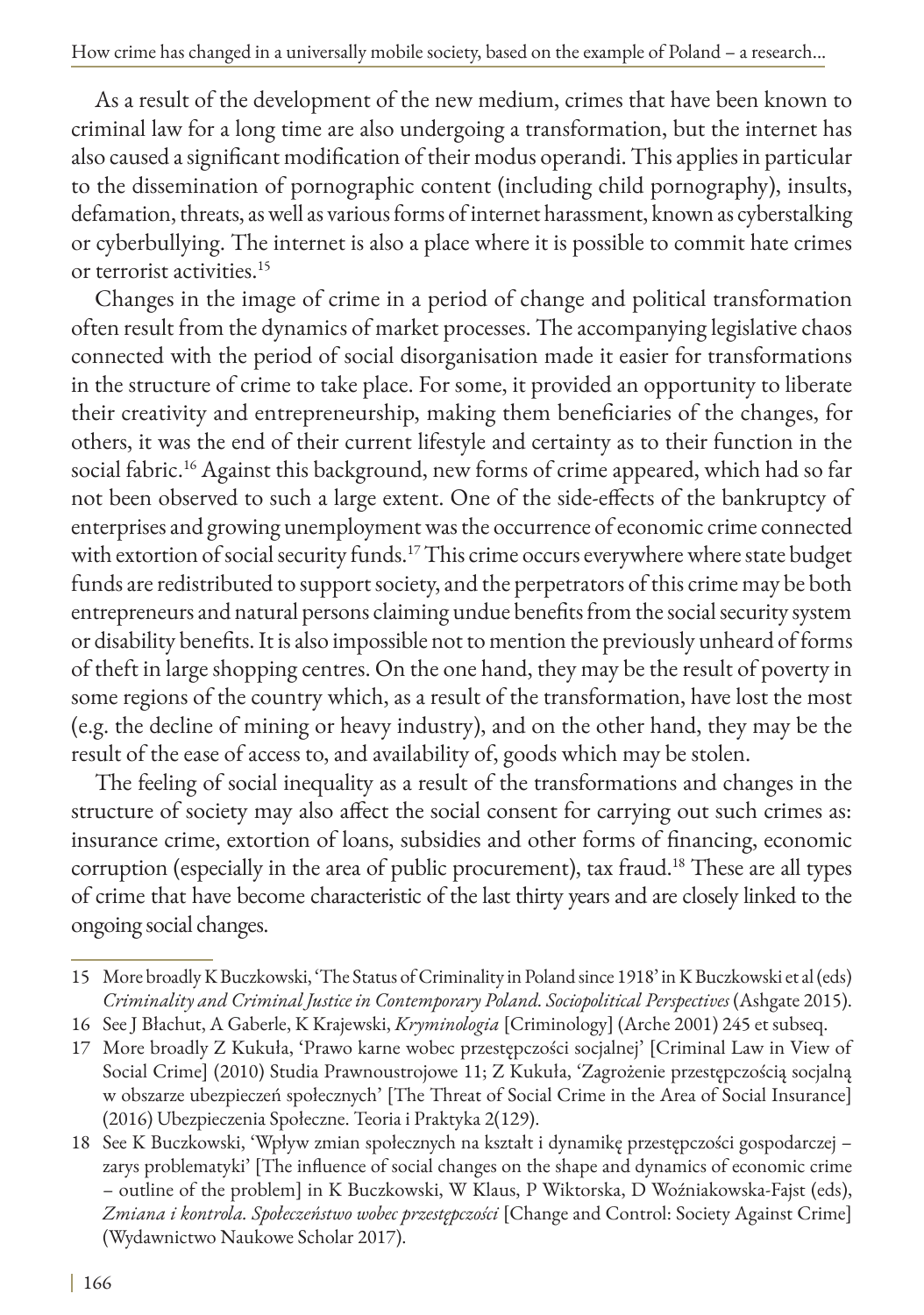Over the last 30 years, there has also been a steady increase in drug crime. In 2015, the police recorded 46,000 drug crimes, and 51,000 in 2016. Polish courts most often convict offenders of crime for possession of drugs (both in quantities for personal use and larger). This was followed by sales and marketing. Drugs are also an excellent source of income, mainly for criminal groups. They earn significant amounts of money, which is later used for other criminal activities, e.g. white collar crime.<sup>19</sup> In our country, as in the rest of the world, drug addiction has become the basis of the drug business. Illegal drug trafficking is a large and extremely profitable enterprise, not only domestically but also globally. The gangs and mafias that are active in this sector are earning unimaginable profits from drug sales.<sup>20</sup> In relation to drug crime, there is a prevailing thesis that regular drug use, under conditions of difficult and illegal access, forces those using drugs to engage in criminal activities, motivated by the need to obtain funds to purchase drugs. However, whether drug use leads to crime or alternatively, whether a criminal lifestyle encourages drug use remains a matter of debate.<sup>21</sup> The increase in drug-related crime and the problem of drug addiction is also a consequence of the development of mobile technologies and the changing model of society. Drug trafficking at street corners or in nightclubs has almost totally disappeared, and young users are increasingly using social media to contact dealers. Snapchat, Instagram and Facebook are not only a market where existing users can find and buy what they want, but also an advertising board for dealers who offer marijuana, cocaine and other illegal drugs for sale.

Another problem resulting from increasing social mobility is the increase in offences against safety in traffic security. These offences are characterised by the fact that they are committed in connection with land, water or air traffic. In view of the huge number of vehicles involved in land traffic, the most common crime of this sort is a car accident, the consequence of which is disruption to human health for more than seven days, whether to a passenger, driver, pedestrian or cyclist. The number of car accidents increased dramatically in the first years of the transformation, which was an obvious consequence of the increase in the number of vehicles on Polish roads, including used vehicles imported from abroad. On-going infrastructure improvements and media campaigns are slowly reversing this trend.<sup>22</sup> A separate type of crime is driving while intoxicated, which does not have to be connected with causing an accident in order for it to be a punishable act. A spectacular increase in the number of acts of this kind was observed in connection with

<sup>19</sup> A Łukaszewicz, 'Handel narkotykami – wzrost liczby przestęptsw narkotykowych' [Drug Trafficking – Increase in Drug-Related Crime] (Rzeczpospolita 6 Jul 2017) [<https://www.rp.pl/Prawo](https://www.rp.pl/Prawo-karne/307059929-Handel-narkotykami---Wzrost-liczby-przestepstwnarkotykowych.)[karne/307059929-Handel-narkotykami---Wzrost-liczby-przestepstwnarkotykowych.html](https://www.rp.pl/Prawo-karne/307059929-Handel-narkotykami---Wzrost-liczby-przestepstwnarkotykowych.)> accessed 8 Dec 2019

<sup>20</sup> K Laskowska, *Nielegalny handel narkotykami w Polsce* [Illegal Drug Trafficking in Poland] (Temida2 1999) 9

<sup>21</sup> G Marshall (ed), *Słownik socjologii i nauk społecznych* [The Concise Oxford Dictionary of Sociology] (PWN 2005) 204

<sup>22 &#</sup>x27;Wypadki drogowe – raporty roczne' [Traffic Accidents – Annual Reports] (Policja) <[http://statystyka.](http://statystyka.policja.pl/st/ruch-drogowy/76562,Wypadki-drogowe-raporty-roczne.html) [policja.pl/st/ruch-drogowy/76562,Wypadki-drogowe-raporty-roczne.html](http://statystyka.policja.pl/st/ruch-drogowy/76562,Wypadki-drogowe-raporty-roczne.html)>accessed 8 Dec 2019.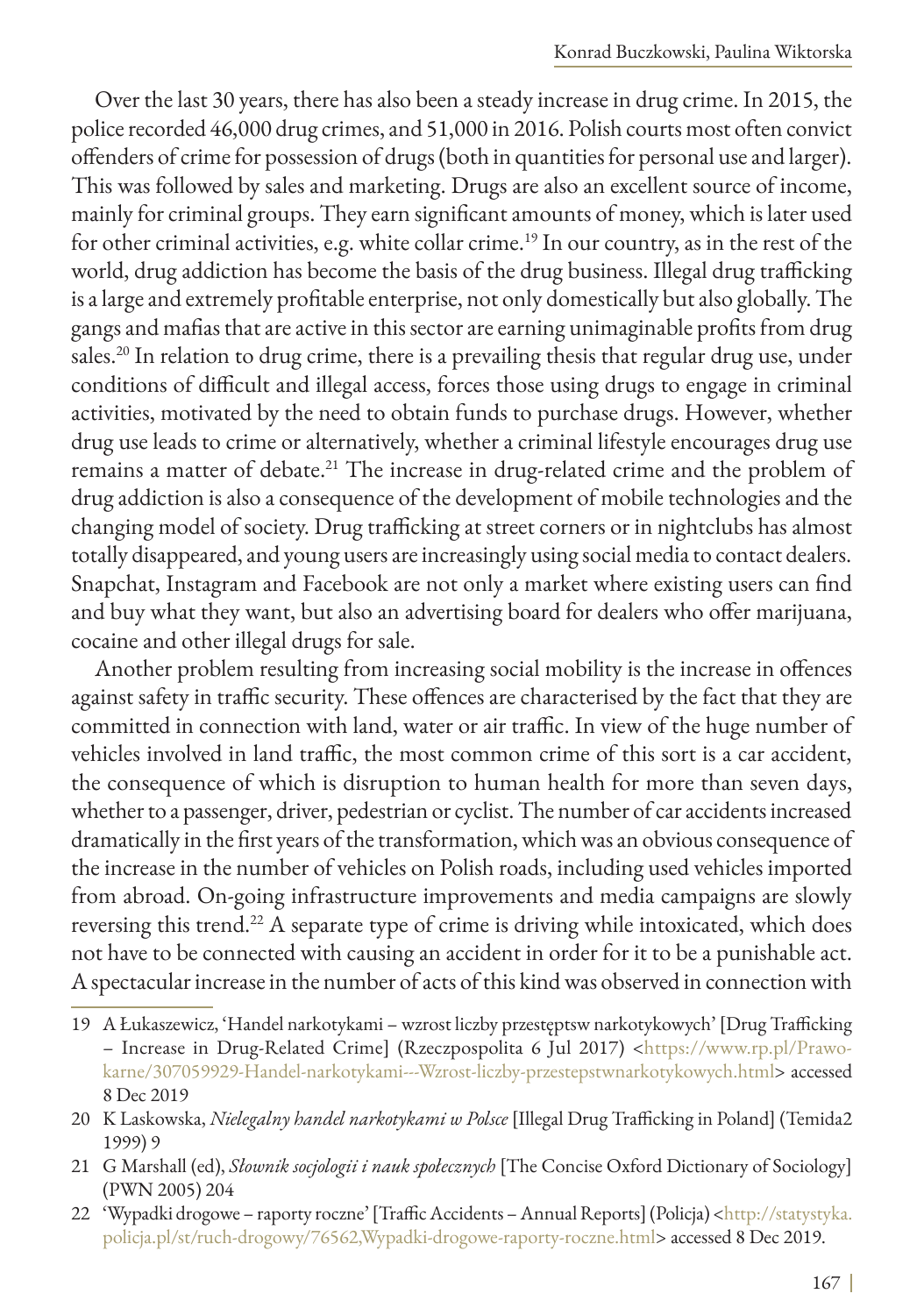How crime has changed in a universally mobile society, based on the example of Poland – a research...

the amendment of the penal regulations penalising driving under the influence of alcohol in a vehicle other than a motor vehicle.<sup>23</sup>

It is also interesting to draw attention to the changes that have taken place over the last 30 years in the process of controlling the phenomenon of domestic violence and gradually moving away from responding to it under criminal law, including in particular article 207 of the Penal Code, which criminalises the crime of physical and mental abuse of family members or close partners. A fundamental metamorphosis has taken place in the means of controlling domestic violence, which is a social phenomenon that is very difficult for all participants: from consent and acceptance of violent behaviours towards weaker and dependent people as an organisational norm, or even determining the meaning of social life in its many dimensions, through criminal penalization, to the currently visible tendency to control violence on the basis of civil law.24

We have only highlighted selected aspects of the relationship between crime and the social changes that have occurred in Poland over the past 30 years. According to Giddens, social change is not a new phenomenon, but is instead a phenomenon that takes place in all societies at different stages of development. Now, however, it is proceeding at a completely different pace, which is the source of specific contemporary problems that cause a state of confusion in a rapidly changing reality, especially since this changeability takes place on many levels simultaneously.<sup>25</sup> In analysing some aspects of the functioning of developed societies, Jock Young said: *Crime has ceased to be something rare, unnatural, marginal or alien, it has become the daily bread of our daily lives*. 26

### **References**

### **Literature**

Błachut J, Gaberle A, Krajewski K, *Kryminologia* [Criminology] (Arche 2001).

Buczkowski K, 'The Status of Criminality in Poland since 1918' in K Buczkowski et al (eds) *Criminality and Criminal Justice in Contemporary Poland. Sociopolitical Perspective*s (Ashgate 2015).

Buczkowski K, 'Wpływ zmian społecznych na kształt i dynamikę przestępczości gospodarczej – zarys problematyki' [The influence of social changes on the shape and dynamics of economic crime – outline of the problem] in K Buczkowski, W Klaus, P Wiktorska, D Woźniakowska-Fajst (eds)*, Zmiana i kontrola. Społeczeństwo wobec przestępczości* [Change and Control: Society Against Crime] (Wydawnictwo Naukowe Scholar 2017)

<sup>23</sup> Ustawa z dnia 14 kwietnia 2000 r. o zmianie ustawy – Kodeks karny [The act of 14th April, 2000, amending the Penal Code Act] [2000] JoL 48, 548.

<sup>24</sup> More broadly P Wiktorska, 'Zmiany w kontrolowaniu przemocy wobec najbliższych' [Changes in the Monitoring of Violence Against Family Members] in K Buczkowski, W Klaus, P Wiktorska, D Woźniakowska-Fajst (eds) Zmiana i kontrola. Społeczeństwo wobec przestępczości [Change and Control: Society Against Crime] (Wydawnictwo Naukowe Scholar 2017) 220.

<sup>25</sup> A Giddens, *Socjologia* [Sociology] (PWN 2004) 739.

<sup>26</sup> A Kossowska 82.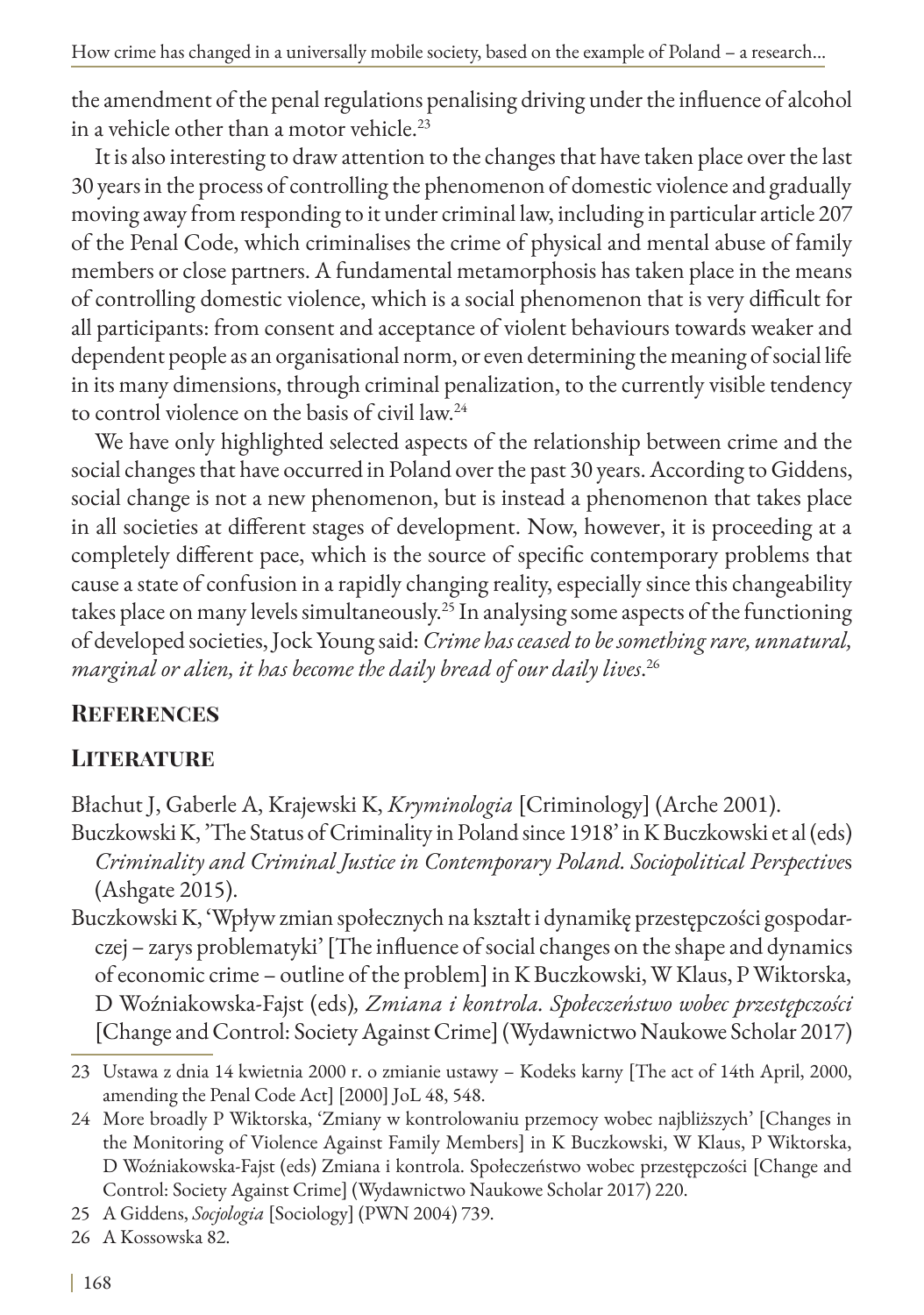Durkheim E, *Suicide: A Study in Sociology* (Taylor and Francis 2005).

Giddens A, *Socjologia* [Sociology] (PWN 2004).

Hejduk I, 'Rozwój technologii cyfrowych a wykluczenie społeczne osób 65 plus' [Development of Digital Technologies and Social exclusion of people aged 65+] (2016) Zeszyty Naukowe Uczelni Vistula 46(1).

- Kossowska A, 'Social Change and Criminality: Mutual Relationships, Determinants and Implications' in K Buczkowski et al (eds) *Criminality and Criminal Justice in Contemporary Poland. Sociopolitical Perspectives* (Ashgate 2015).
- Krajewski K, 'Zmiana społeczna, kontrola społeczna, anomia, przestępczość' [Social Change, Social Control, Anomie, Crime] in K Buczkowski, W Klaus, P Wiktorska, D Woźniakowska-Fajst (eds), *Zmiana i kontrola. Społeczeństwo wobec przestępczości*  [Change and Control: Society Against Crime] (Wydawnictwo Naukowe Scholar 2017) 11.
- Kukuła Z, 'Prawo karne wobec przestępczości socjalnej' [Criminal Law in View of Social Crime] (2010) Studia Prawnoustrojowe 11.
- Kukuła Z, 'Zagrożenie przestępczością socjalną w obszarze ubezpieczeń społecznych' [The Threat of Social Crime in the Area of Social Insurance] (2016) 'Ubezpieczenia Społeczne. Teoria i Praktyka 2(129).
- Laskowska K, *Nielegalny handel narkotykami w Polsce* [Illegal Drug Trafficking in Poland] (Temida2 1999) 9.
- Łukaszewicz A, 'Handel narkotykami wzrost liczby przestęptsw narkotykowych' [Drug Trafficking – Increase in Drug-Related Crime] (Rzeczpospolita 6 Jul 2017), <[https://www.rp.pl/Prawokarne/307059929-Handel-narkotykami---Wzrost-liczby](https://www.rp.pl/Prawokarne/307059929-Handel-narkotykami---Wzrost-liczby-przestepstwnarkotykowych.h)[przestepstwnarkotykowych.html](https://www.rp.pl/Prawokarne/307059929-Handel-narkotykami---Wzrost-liczby-przestepstwnarkotykowych.h)> accessed 8 Dec 2019.
- Marshall G (ed), *Słownik socjologii i nauk społecznych* [The Concise Oxford Dictionary of Sociology] (PWN 2005).
- Rau W., 'Countries in Transition: Effects of Political, Social and Economic Change on Crime and Criminal Justice' (1999) Eur J Crime Cr L Cr J 7(4).
- Rejman G, *Prawo karne. Część szczególna. Przestępstwa gospodarcze* [Criminal Law. Special Part. Economic Crimes] (UW 1980).
- Rychlik M, Wiktorska P, 'Polityka karna wobec cudzoziemców przebywających w Polsce' [Penal Policy Towards Freigners Staying in Poland] (2016) Archiwum Kryminologii 38, 61–91, [<https://doi.org/10.7420/AK2016D](https://doi.org/10.7420/AK2016D)>.
- Rzeplińska I, 'Przestępczość i jej kontrola co wynika z dwudziestolecia RP?' [Crime and its Control – What is the Result of Twenty Years of Poland?] in P Kozłowski, H Domański (eds), *Po 20 latach. Polska transformacja z perspektywy ekonomicznej, socjologicznej i prawniczej* [After 20 Years. Polish Transformation from an Economic, Sociological and Legal Perspective] (Key Text, INE PAN 2010).
- Rzeplińska I, 'Zapobieganie przestępczości cudzoziemców w Polsce' [Preventing the

Jewkes Y, *Media i przestępczość* [Media and Crime] (WUJ 2010).